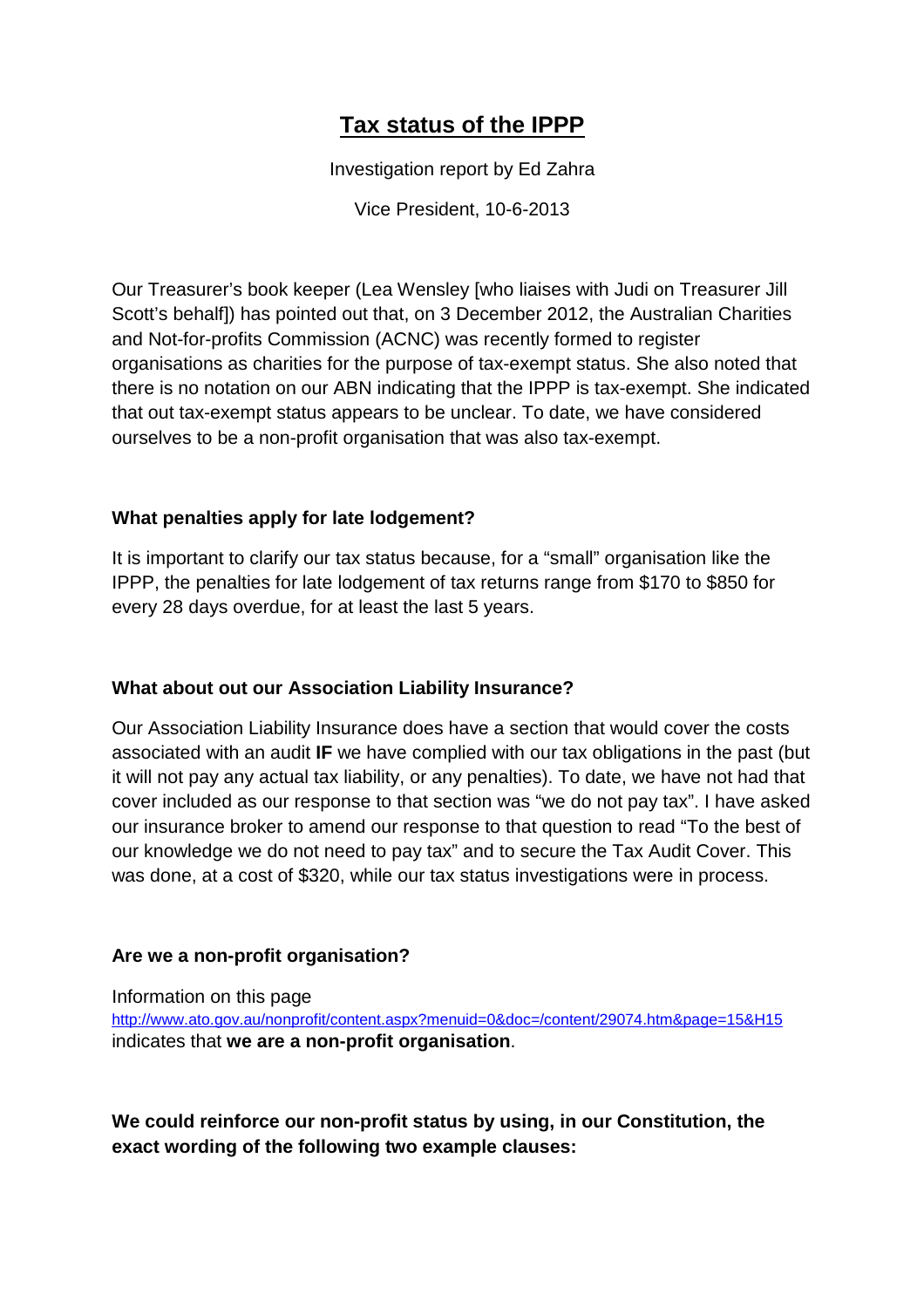#### **Non-profit clause**

The assets and income of the organisation shall be applied solely in furtherance of its above-mentioned objects and no portion shall be distributed directly or indirectly to the members of the organisation except as bona fide compensation for services rendered or expenses incurred on behalf of the organisation.

#### **Dissolution clause**

In the event of the organisation being dissolved, the amount that remains after such dissolution and the satisfaction of all debts and liabilities shall be transferred to another organisation with similar purposes which is not carried on for the profit or gain of its individual members.

(A non-profit organisation can still make a profit, but this profit must be used to carry out its purposes and must not be distributed to owners, members or other private people.

**Example:** A society makes a \$40,000 profit for the year. It uses this profit to reduce its debts and provide for its activities in the following year.)

We have two clauses in our Constitution that are very similar to the above standard examples.

## **Are we a Tax-Exempt organisation?**

To be tax-exempt we need to be either a "charity" or a "tax-exempt entity". This is a "self-assessment" process.

This site http://www.ato.gov.au/nonprofit/content.aspx?doc=/content/24483.htm suggests that **the IPPP is not a charity**.

This site

http://www.ato.gov.au/nonprofit/content.aspx?menuid=0&doc=/content/29074.htm&page=5&H5 suggests that **the IPPP is not a tax-exempt entity**.

#### **Has the IPPP paid income tax in the past?**

No (as far as I can determine), but we do have a Tax File Number (TFN).

To have access to our tax history, we need to quote the TFN and be authorised to discuss the accounts. Currently I have no access to the TFN, nor can I be told who is an Authorised Contact Person, however, we can authorise persons on behalf of the IPPP by writing to: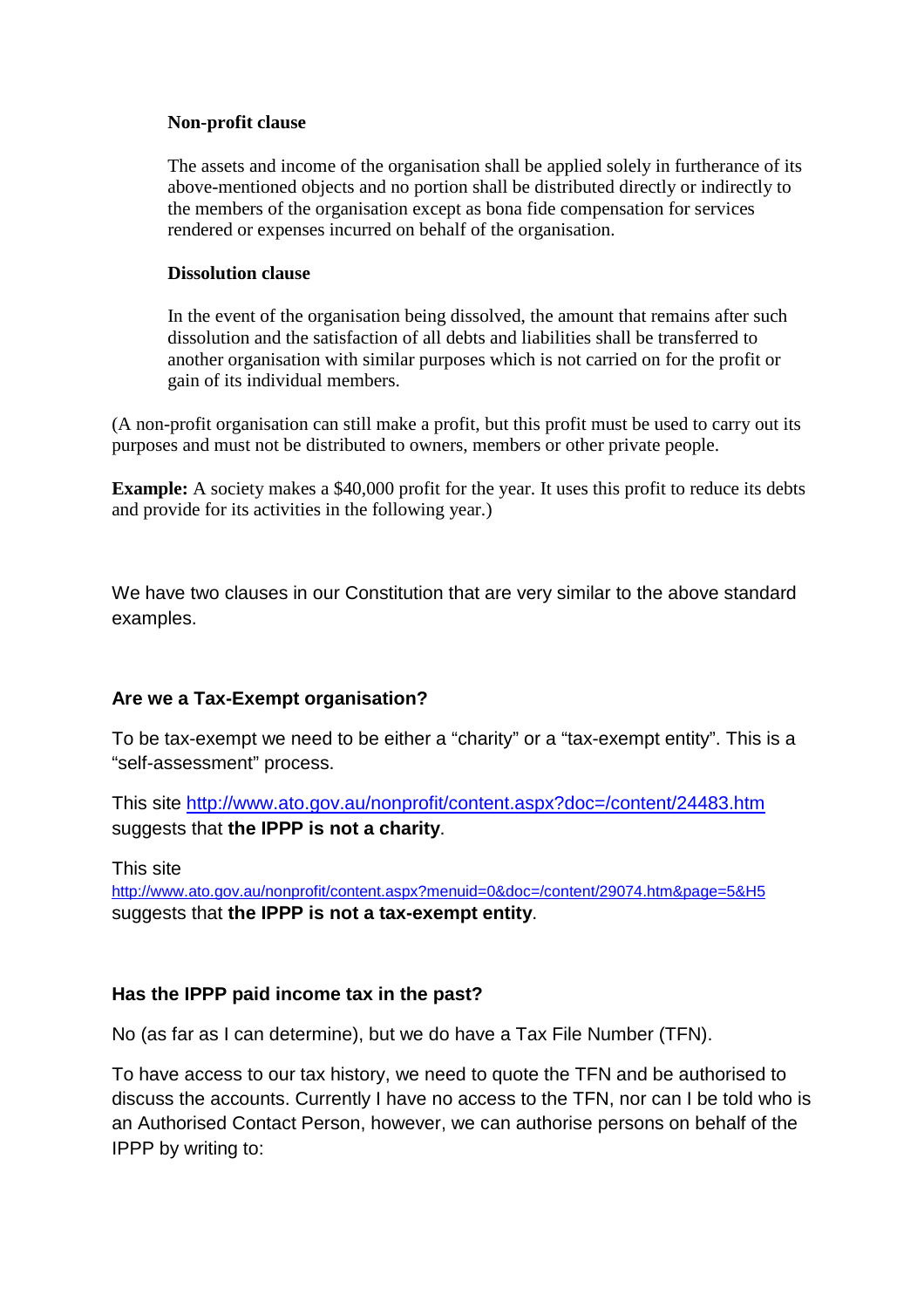### Operations Registration

P O Box 3373

### PENRITH NSW 2740

The letter should include:

- The name of the organisation: Institute of Private Practising Psychologists
- The ABN: 48 849 365 328
- A request to list new Authorised Contact Person(s)
- New Office Holder names and positions
- The name(s) of office holder(s) who will be an Authorised Person
- Request the removal of any previously authorised person(s)
- Their signatures (at the end of the letter)
- Their dates of birth
- Their TFN(s) this is not essential, but helpful for identification
- Attach a copy of the AGM Minutes showing their appointment to office

#### **Does the IPPP need to pay tax?**

Yes, but only if it makes an assessable profit.

The only portion of its income that is taxable as an assessable profit is that amount over \$416 that was earned from sales to non-members. According to information from my enquiries with the ATO's Non-Profit section (Enquiry reference number 1012468191546), income from members (obtained from annual subscriptions, or for any other reason) is **not** taxable for a non-profit organisation.

#### **Who is considered a Member?**

http://www.ato.gov.au/nonprofit/content.aspx?menuid=0&doc=/content/00246133.htm&page=13&H13

## **Meaning of member**

For the purposes of mutuality, we accept that a person is a member of an organisation where the person has:

- applied for membership (which may entail being nominated and paying the appropriate nomination fee)
- been accepted by the organisation (for example, by the board of directors), and
- paid the appropriate membership subscription.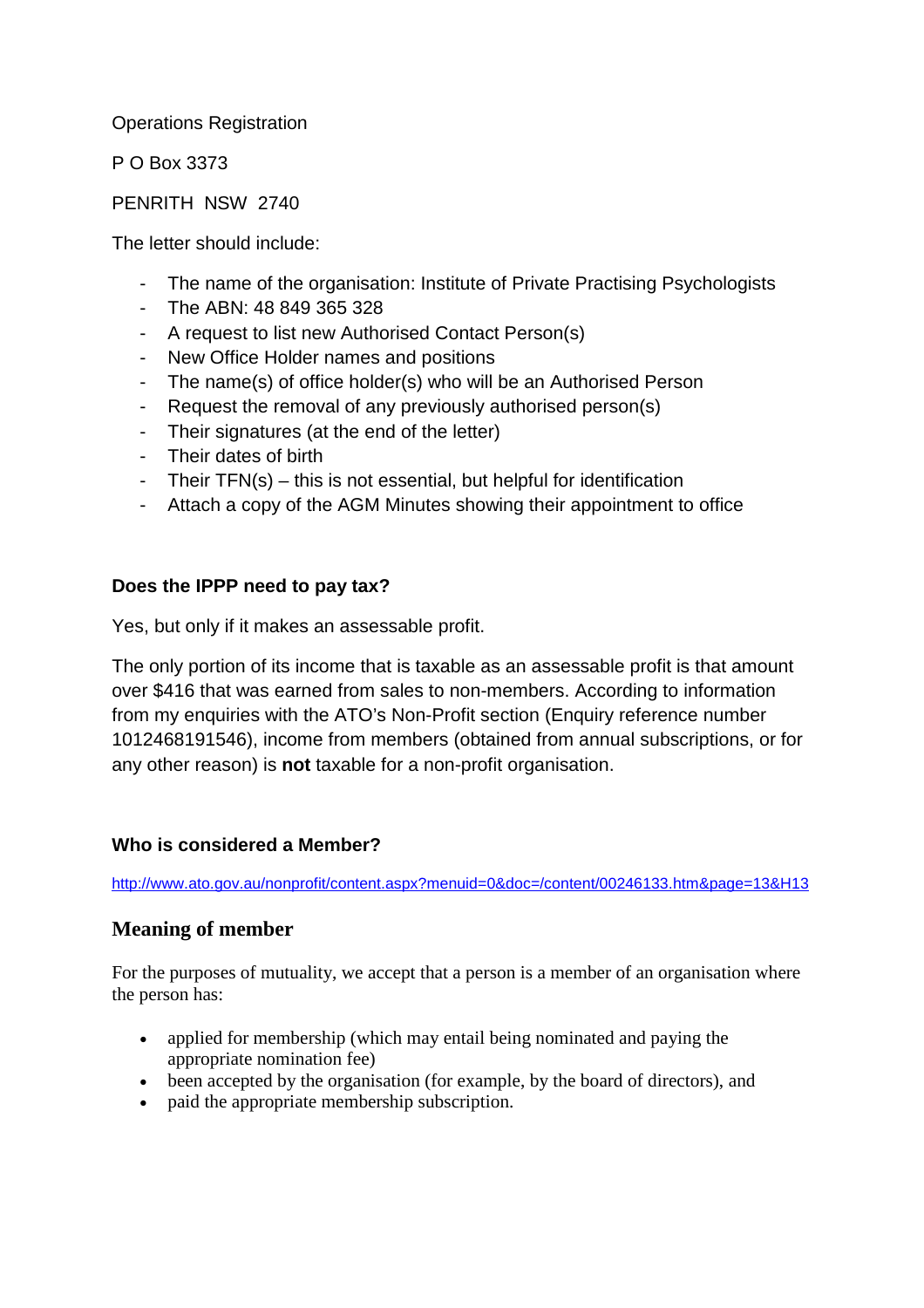Once a person has applied for membership and has been accepted by the organisation as a member, they are bound by the organisation's constitution and any rules or by-laws of the organisation.

Members need not have voting rights, but those who do not must be eligible to the other rights and privileges of membership. This would include knowing that they are a member, receiving the appropriate membership identification (for example, a card or badge) and receiving the organisation's newsletters and publications.

Various terms are used to describe members - for example, temporary, honorary, social and reciprocal members. As the meanings of these terms can differ between organisations, the use of a particular term does not determine whether a person is a member or non-member for tax purposes.

The general principle is that temporary, honorary or social members who have **not** been through the above membership process are visitors for tax purposes. This also applies to reciprocal members - that is, members of another organisation sharing reciprocal arrangements.

## **Non-members**

A non-member is someone who is not a member of the organisation. Non-members include:

- temporary, honorary, social and reciprocal members who have not been through the above membership process and are treated as visitors
- members' guests those visitors who accompany a member and are signed in by the member
- other visitors.

A visitor to the organisation includes anyone who is **not**:

- a member
- a child
- an employee of the organisation\*
- engaged to work or provide services to the organisation.\*

\* This only applies while the person is on the organisation's premises in their capacity as an employee or contractor.

## **Has the IPPP made an assessable profit?**

A review of our Audited accounts for the past 5 years indicates that, in an ordinary year, and after excluding income derived from Members, the IPPP makes an assessable loss of between \$5,000 and \$22,000 each year.

This Congress year is not an ordinary year. Without the Congress I expect the IPPP will make an assessable loss as usual. In reviewing the \$12,000 profit from the Congress on its own, I estimate that, after excluding income derived from members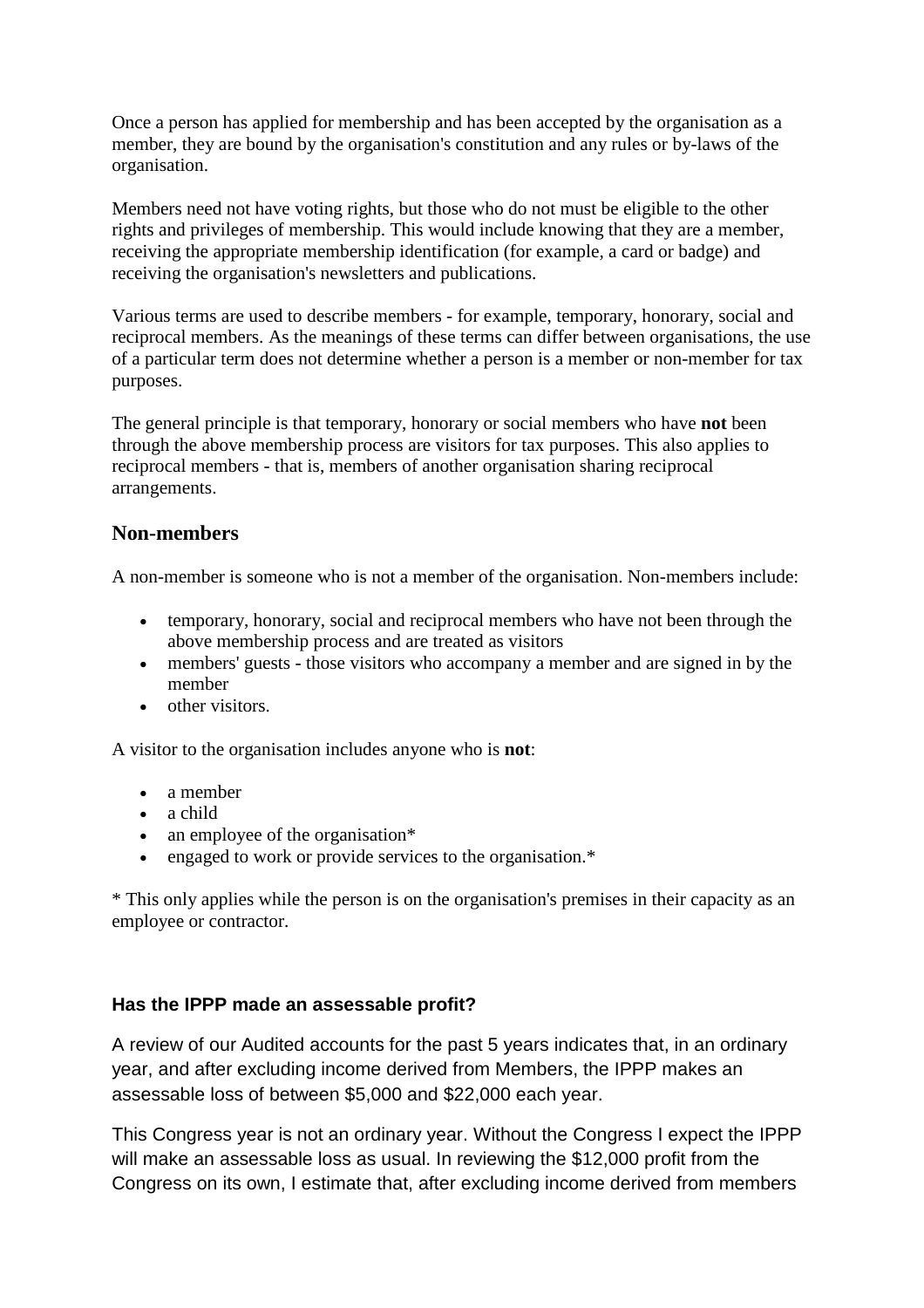(and the return of seeding moneys and other refunds), the Congress has made an assessable loss of about \$5,400. These losses will be more easily and accurately determined once the IPPP chart of accounts is set up in a way that separates member-derived income from non-member derived income.

## **Is the IPPP required to lodge a tax return if we have not made an assessable profit?**

No. See below:

http://www.ato.gov.au/content/00350071.htm

Company tax return instructions 2013 Page 14:

Lodging the tax return and schedules Companies that derived assessable income in the 2012–13 income year must lodge a tax return for the 2012–13 income year. Companies that are carrying forward losses that exceed \$1,000 to the 2013–14 income year must also lodge a tax return for the 2012–13 income year even if no assessable income has been derived in that income year.

Non-profit companies that are resident and have taxable income of \$416 or less do not have to lodge an income tax return, unless specifically requested. Keep records so that the information reported on the tax return can be verified at a later date, if required, see Record-keeping requirements on page 12.

## **How far back would the IPPP be liable to lodge an income tax return?**

We are governed by Company rules. If we need to lodge tax returns, it would be for as far back as we have records, or at least (the required record-keeping period of) 5 years.

http://www.ato.gov.au/businesses/content.aspx?menuid=0&doc=/content/76494.htm&page=6&H6

The most important reason for keeping good records is that it is a legal requirement. By law, you must keep business records:

- for five years after they are prepared, obtained or you complete the transactions, whichever occurs latest
- in English or in a form that we can access and understand to work out the amount of tax you are liable to pay.

You will have to keep records for longer if you use information from those records in a later tax return - for example, if you claim a loss carried forward from a business activity in an earlier year. Under these circumstances, you must keep the records until the end of any period of review for that later return.

You may also need to keep records relating to assets for capital gains tax purposes for a longer period.

You can issue and store records in either paper or electronic form.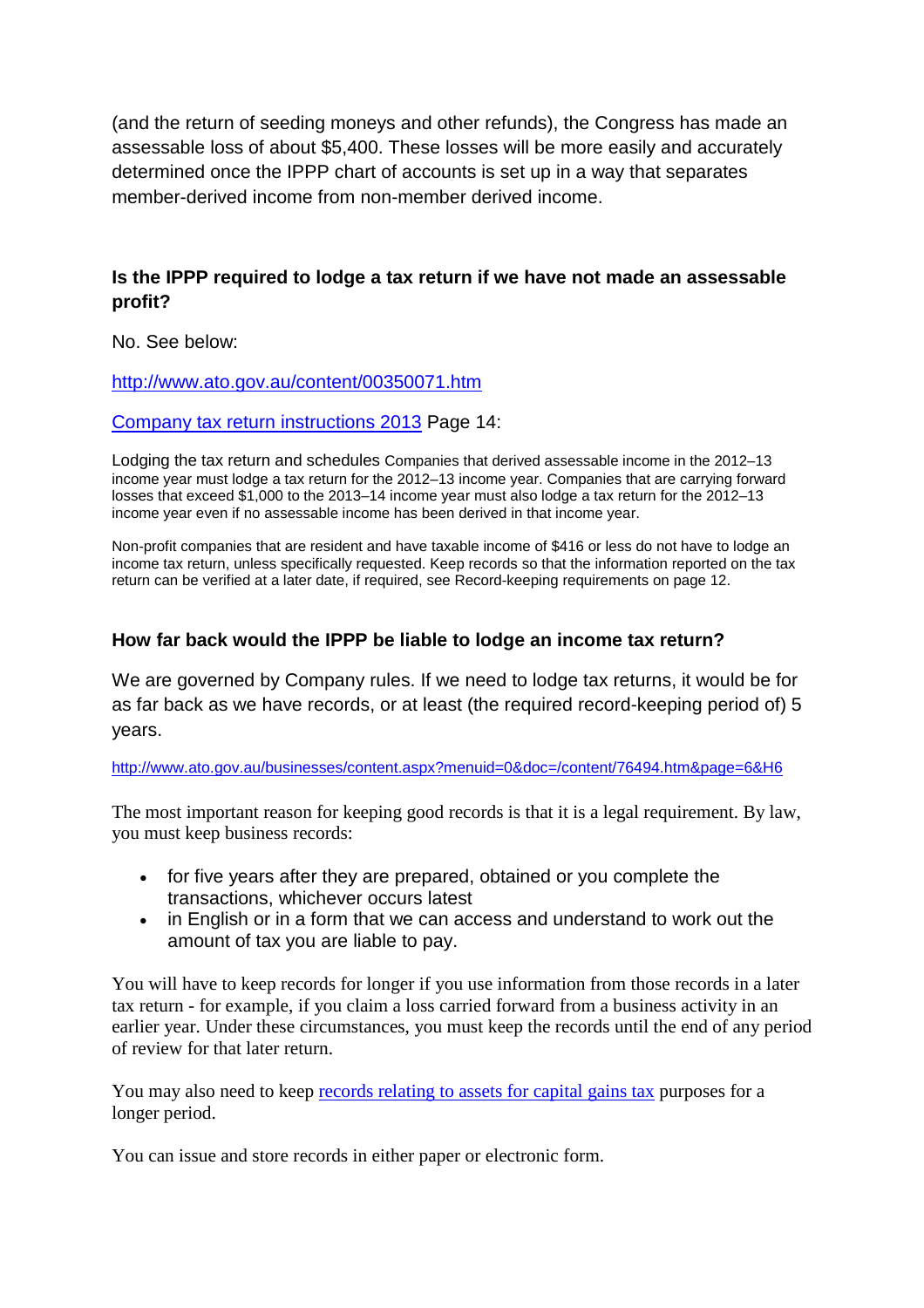There are penalties for not maintaining the required records and for not keeping them for five years. Keeping good records will help you avoid these penalties.

## **Should the IPPP proceed with a Private Ruling to confirm the above findings?**

The ATO non-profit organisation information line made it quite clear that this is a selfassessment process. A Private Tax Ruling may take several months and is not likely to add to the information already collected.

# **SUMMARY**

- **The IPPP is a taxable, non-profit organisation.**
- The IPPP is not required to lodge a tax return if it does not (after excluding all income derived from Members) earn a taxable income above \$416.
- My assessment of the last 5 years of audited accounts, and this year's Congress accounts, indicates that the IPPP consistently makes a loss (after excluding all income derived from Members) of between \$5,000 and \$22,000.
- Unless we wish to carry forward our tax losses, we are not required to lodge any tax returns.
- Recommendations are listed below, on the final page of this report.